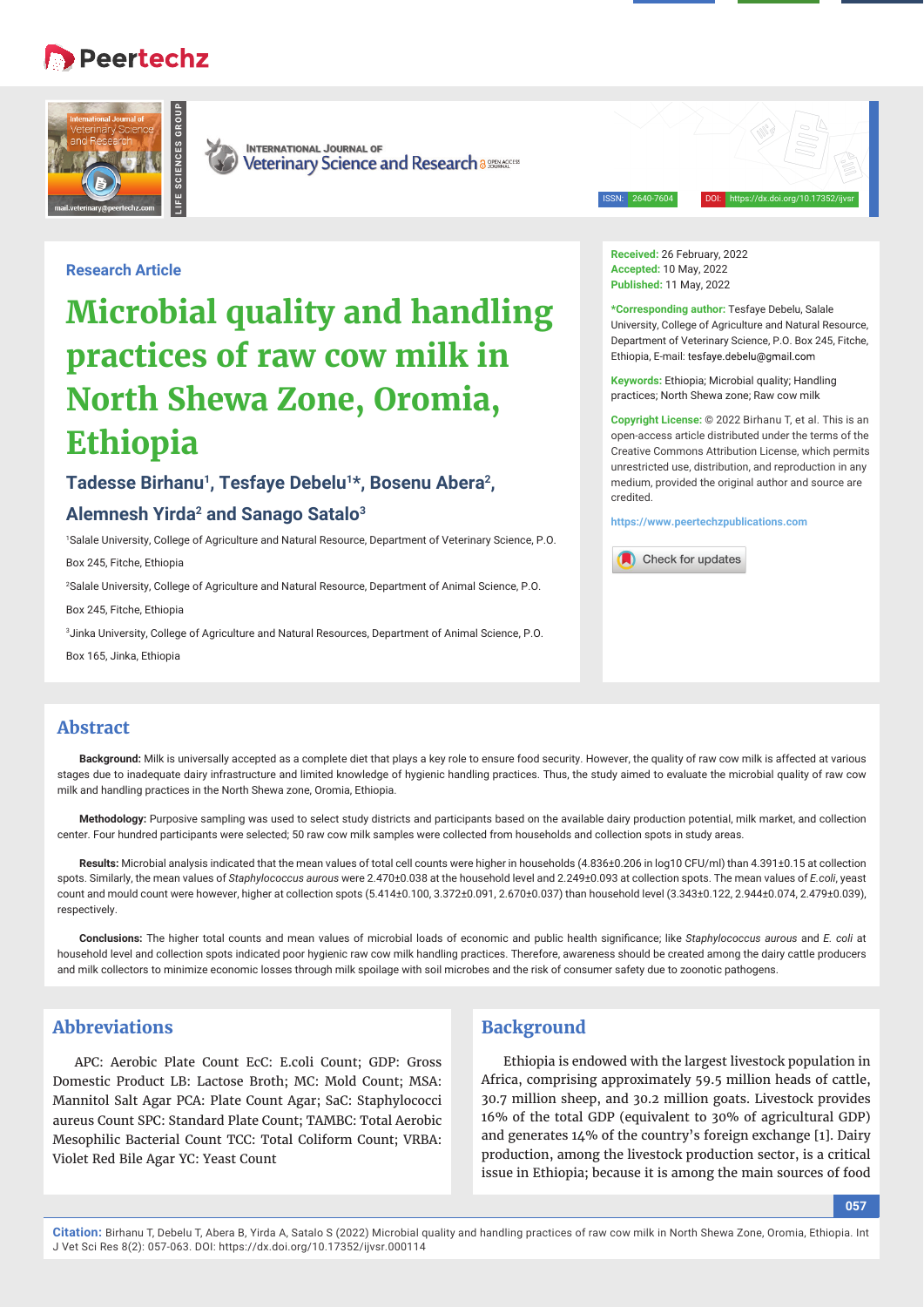and income. However, the livestock sector has not been fully exploited and promoted in the country [2,3]. Cow milk and milk products generate income for the farm households regularly and provide highly nutritious food for people of all ages, including infants and lactating mothers; reducing the problem of malnutrition among the rural households [4].

Despite the high livestock population, the productivity of the dairy production and benefits obtained from the sector are still very low. For instance, the annual per capita consumption of milk in Ethiopia is very low, (19 liters/person/year) as compared to other African countries like Kenya (120 liters/ person/year) and Sudan (180 liters/person/year) [5].

Milk value chains have several outlets through which milk products flow from the producer to the consumer; which affects the quality of milk and transaction costs as well as the potential risk of contamination with pathogens. Subsequently, the safety of dairy products is a major concern around the world, particularly in developing countries where poor handling practices of dairy products from the consumer health point of view may lead to the transmission of various foodborne diseases [6,7].

Recently, an enormous number of smallholder dairy farms have been operating in the North Shewa zone, Oromia, Ethiopia. However, productivity is hindered by several challenges such as shortage of feed, the burden of disease, inadequate veterinary service, and lack of infrastructure coupled with limited knowledge on the hygienic handling practices of raw milk; which could result in public health risks and economic losses [8]. In addition, there is no well-documented information about the microbial quality and handling practices of raw cow milk in the area [9]. Thus, the study was designed to elucidate fundamental information on the microbial quality and assess handling practices of raw cow milk in the North Shewa zone, Oromia, Ethiopia.

# **Materials and methods**

#### **Study areas and design**

A cross-sectional study design was conducted in the Kuyu, Girar Jarso, and Wuchale districts of the North Shewa zone, Oromia, Ethiopia. The zone is located 112 km north of Addis Ababa, the capital city of Ethiopia, on the asphalt road connecting Addis Ababa to Gojam. It is located between 9°05' and  $10°23'N$  latitude and  $37°57'$  and  $39°28'E$  longitude. The zone has 13 rural districts, one administrative town (Fitche), 18 towns, and 267 rural and 24 urban kebeles. Its altitude ranges from about less than 1000m to over 3540m. Its annual rainfall is from 600 - 2000mm. The average minimum temperature is 10 $\degree$ C and the maximum temperature is 32 $\degree$ C [10]. The major livestock species managed in the areas include cattle, small ruminants, and equines. The subsector contributes to the subsistence requirement of the population in terms of milk, milk products, and meat [8].

Livestock production is the dominant activity in the zone next to crop production; which accounts 1,676,748 cattle, 118,0430 sheep, 32,4274 goats, 106,472 horses, 8,035 mules,

270881 donkeys, 102,367 poultry and 142,210 beehives (147,268 cultural, 9,101 intermediate and 3,286 modern) in the zone. It is called the milk belt area where 206,000,000 liters of milk per year is produced and more than 60% is supplied to Addis Ababa; because there are a remarkable number of dairy cattle population in the zone; comprising 352,216 local and 1,324,532 crossbreeds. There are 1470 smallholder dairy cattle producers and 30 collectors in the zone [8]. Figure 1 below depicts the map of the north Shewa zone and study districts.

#### **Study participants**

The study participants were smallholder dairy cattle producers and collectors in the three selected districts (Kuyu, Girar Jarso, and Wuchale), North Shewa Zone, and Oromia, Ethiopia.

#### **Sampling and sample size determination**

A cross-sectional study design was conducted from March 2018 to December 2019. The purposive sampling technique was used to select study districts and study participants based on the potential of dairy cattle production and accessibility to transportation. Three peasant associations were randomly selected from each district. The sample size was determined according to Bartlett, et al*.* [11]. A list of 1500 smallholder dairy cattle producers and collectors (1470 market-oriented smallholder dairy cattle producers and 30 collectors) was considered as a sampling frame (N).

$$
n = \frac{N}{1 + N * e^2} = 400
$$

Where,  $n =$  the sample size of the study;  $N =$  total number of smallholders and collectors in each peasant association/kebele; e = maximum variability or margin of error of  $5\%$  (0.05); 1 = the probability of the event occurring. Therefore, a total of 400 study participants were selected at 5% standard error with a 95% confidence interval.

#### **Data collection**

Pre-tested structured questionnaires initially designed and developed in English and translated into the local language (Afan Oromo) were used and then back to English to check for consistency and clarity. Then, face-to-face interviews were carried out about hygienic raw milk handling practices, housing conditions, milk handling practices, milk collection, milk marketing, transportation systems, and types of utensils used for milking and storage and transportation of milk. Both qualitative and quantitative data and structured and semistructured questionnaires were used. About 18 key informants (veterinarians, para veterinarians (agricultural development agents), and heads of districts' livestock development agencies) were selected for in-depth interviews using the purposive sampling technique based on their rich experience.

#### **Sample collection and processing**

Three peasant associations were purposively selected from each study district based on dairy production potential, milk

**058**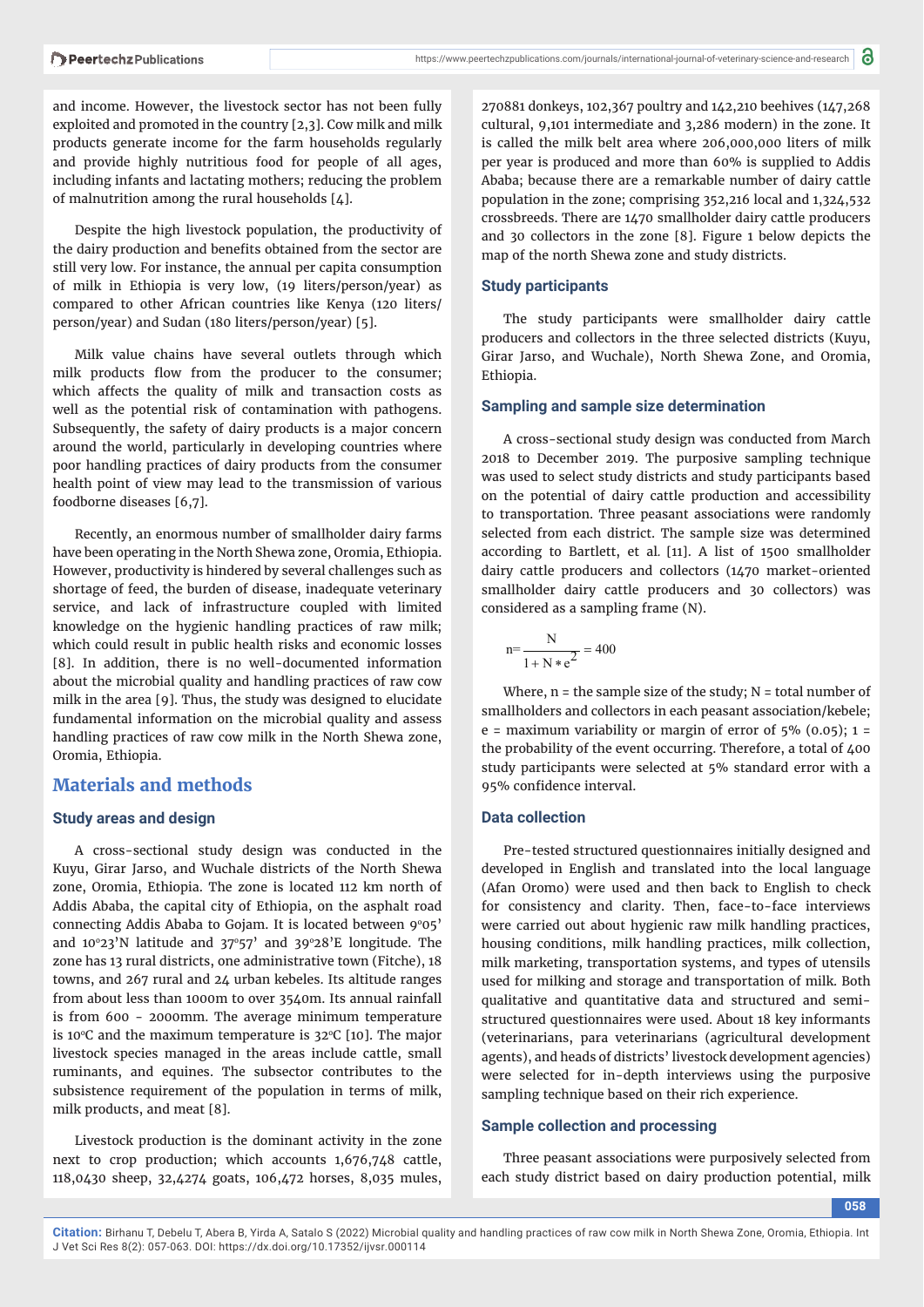

#### **Figure 1:** Map of the study areas [8].

market, access to milk supply, and collection center. Moreover, collection centers, informal merchants, and dairy cooperative unions in each district were included and interviewed in the survey. A total of 50 milk samples were collected; during collection, 254 ml of raw milk samples were collected aseptically in sterile sample bottles from milking equipment at the household level and bucket at the collection unit in a cold icebox (4°C) to restrict microbial growth and multiplication. The sample was transported to Food Microbiology Laboratory, Ethiopian Public Health Institute, Addis Ababa, for microbiological analysis as early as possible within four hours of collection. Then, serial dilutions of the milk samples were prepared soon following the standard procedures [12].

#### **Microbial identification and enumeration**

Microbial quality tests were conducted for the enumeration of bacterial and fungal loads from raw cow milk samples using Standard Plate Count (SPC), Total Aerobic Mesophilic Bacterial Count, Total Coliform Counts, spore-forming bacteria, yeast, and mold using appropriate media [12].

**Total Aerobic Mesophilic Bacterial Count (TAMBC):** 254 ml of milk sample collected from each dairy farmer and collection unit was dispensed into sterile test tubes in 0.1% peptone water (Himedia), as a 1:9 portion of the peptone water for initial dilution. A serial dilution was made by transferring 1ml of the previous dilution to 10-7. A plate count agar (Himedia) media was used to grow the bacteria at an incubation temperature of 30°C for 72 hours in an inverted direction and the colonies were counted using a colony counter [12].

**Total Coliform Count (TCC):** 254 ml of milk sample collected from each dairy farmer and the collection unit was dispensed into sterile test tubes containing 9 ml of 0.1% peptone water and thoroughly mixed using a whirling mixer. Subsequent serial decimal dilutions were prepared in a similar manner using 0.1% peptone water. Duplicate appropriate decimal dilutions were surface plated on Violet Red Bile Agar (VRBA) (Himedia, India) and incubated at  $\text{45}^{\circ}\text{C}$  for 24 hours. After complete incubation, typically dark red colonies on uncrowned plates were considered Coliform for colony counts [13]. This was followed by a confirmatory test by transferring four to five colonies from each spread plate to tubes of Lactose Broth (LB) (Pharma, US) with inverted Durham tubes. Gas production after 24 hours of incubation at  $32^{\circ}$ C was considered sufficient evidence of the presence of coliform [12].

*Staphylococci aureus* **Count (SaC):** Two ml of milk sample was thoroughly diluted, mixed, and plated on Mannitol Salt Agar (MSA) plates. The dried plates were incubated for 45 - 48 hours at 35°C. Typical Staphylococci colonies appeared as golden yellow, smooth, circular, convex, and moist were counted. For confirmation, a catalase test, coagulase test, and DNase test were conducted and, finally, hemolysis was detected [12].

*E. coli* **Count** *(ECC):* Ten ml of raw cow milk was homogenized in a sterile sample container with saline solution. Decimal dilutions were prepared (10<sup>-1</sup> to 10<sup>-6</sup>). Each dilution was used to inoculate MacConkey agar using a spread plate method. Plates were incubated at  $37^{\circ}$ C for  $24$  hours. After incubation, the plates were examined for suspicious colonies of *E. coli.* Pink to

**059**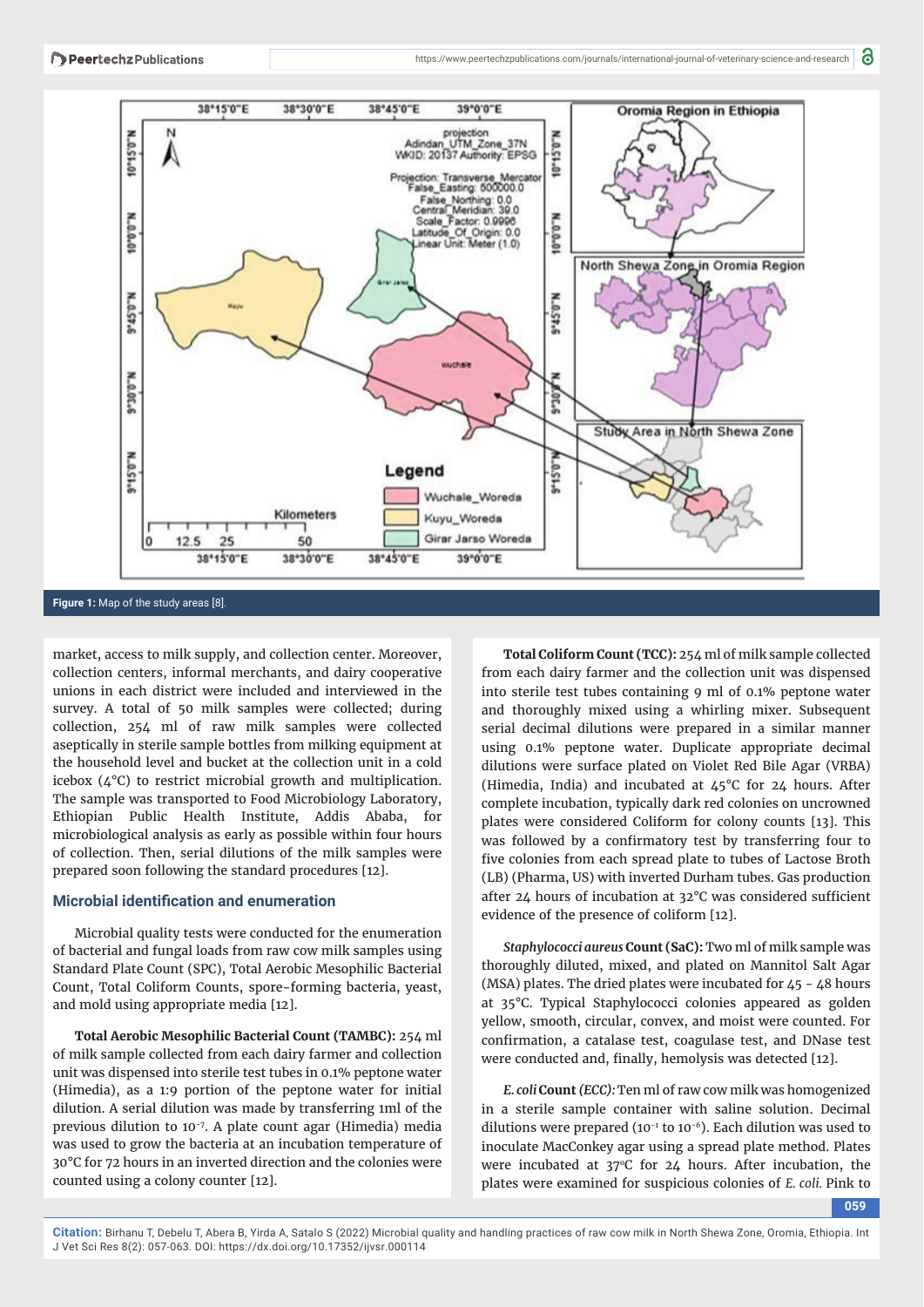red colonies was suspicious of *E. coli.* For further confirmation, the indole test was conducted as follows: suspicious colonies were cultured on the nutrient broth and incubated for 24 hours at 37°C. Then, 0.3 ml of Kovac's reagent was added and checked for dark red color at the top of the test tubes; which are peculiar characteristics of a generic *E. coli* [12]. Finally, the pure colonies were carefully enumerated.

Yeast and Mold Count (YMC): Samples of raw milk were diluted following similar methods as for aerobic plate count (APC) but dilutions were surface plated on potato dextrose agar at a pH of 5.6±0.2. The dried plates were incubated at 25°C for seven days. Colonies with a yellow-white and slightly dark color were counted as yeasts and molds [12].

#### **Data management and analysis**

The data entry, organization, and summarization were performed on an excel spreadsheet (Microsoft office® excel 2007). For the analysis, SPSS version 23 (Armonk, NY: IBM Corp) software was used. Descriptive statistics were employed to describe the frequency, mean values, and proportion (percentages) of respondents; the microbial loads were calculated using a logarithm function. A p-value of < 0.05 and a 95% confidence interval were used to determine the statistical significance of an estimate.

# **Results**

### **Housing and cleaning practices**

In the present study, the majority (79.8%) of the study participants were keeping their cows under better husbandry practices like housing, health care, and barn hygiene; 84.5% of whom were providing a separate house to their dairy cow. For 72% of the study participants, the dairy cows' barn floors were the earthen floor, while 18.5% of them constructed a barn with a concrete floor. Also, 49.2% of the study participants had the practice of daily cleaning their dairy cow barn (Table 1).

#### **Hygienic milking and milk utensils hygiene**

The majority of the respondents (75.8%), have replied that milkers wash hands before milking and between milking two or more cows; however, the remaining 24.2% of them did not practice hand washing both before and between milking. On the other hand, 64% of the respondents have the trend of washing cow's udder before milking; while 34% of them didn't wash cow udders. The study has also shown, that 5.3% of the respondents practice teat dipping using antiseptics at the time of milking, while 94.7% did not. For cleaning milk utensils; 45.5%, 28.7%, and 26.8% of the respondents used river, pond, and pipeline water, respectively. Respondents also indicated that there was a trend of smoking milk utensils using olive leaf and stem; among which 47% of them fumigate the milk utensils before and after use (Table 2).

#### **Milk marketing and transportation**

The present study has revealed that the majority (72.2%) of the respondents sold milk to milk processors and collectors.

**Table 1:** Dairy cow housing and cleaning practices in North Shewa zone, Oromia, **Ethiopia** 

| <b>Variables</b>                     |                             | <b>No</b> | Percent (%) |
|--------------------------------------|-----------------------------|-----------|-------------|
| Availability of dairy cattle housing | Yes                         | 319       | 79.8        |
| and<br>facilities                    | No                          | 81        | 20.2        |
| Types of barn                        | Separate house              | 338       | 84.5        |
|                                      | Fenced barn                 | 59        | 14.8        |
|                                      | Common house with<br>humans | 3         | 0.7         |
| Hygienic status of the barn floor    | Concrete                    | 74        | 18.5        |
|                                      | Cleaned floor               | 38        | 9.5         |
|                                      | Muddy Soil floor            | 288       | 72          |
| Frequency of cow's barn cleaning     | Daily                       | 197       | 49.2        |
|                                      | 2-3 times a week            | 108       | 27.0        |
|                                      | Once a week                 | 85        | 21.8        |

**Table 2:** Hygienic practices of milkers and milk utensils hygiene in North Shewa zone, Oromia, Ethiopia.

| <b>Variables</b>                            |                               | <b>No</b> | Percent (%)    |
|---------------------------------------------|-------------------------------|-----------|----------------|
| Milkers wash hands before milking and       | Yes                           | 303       | 75.8           |
| between<br>milking                          | No                            | 97        | 24.2           |
| Washing cow's udder before milking          | Yes                           | 256       | 64             |
|                                             | No                            | 144       | 34             |
| Teat dipping                                | Yes                           | 21        | 5.30           |
|                                             | No                            | 379       | 94.7           |
| Water used for cleaning milk utensils       | Cold                          | 319       | 79.8           |
|                                             | Warm                          | 63        | 15.7           |
|                                             | <b>Both</b>                   | 18        | 4.54           |
| Sources of water for cleaning milk utensils | Tap                           | 107       | 26.8           |
|                                             | Pond                          | 111       | 28.7           |
|                                             | River                         | 182       | 45.5           |
| Frequency of cleaning milk utensils         | Before milking                | 296       | 74             |
|                                             | After milking                 | 96        | 24             |
|                                             | Before and<br>between milking | 8         | $\overline{2}$ |
| Smoking of milk utensils                    | Yes                           | 188       | 47.0           |
|                                             | No                            | 212       | 53.0           |

Nearly half of the respondents (48.3%) sold milk due to a lack of modern milk processing facilities. Most of the respondents (76.5%) used plastic containers, while the rest 23.5% of them used aluminum-coated metallic utensils for holding and transporting milk. The majority (88%) of the respondents used foot transportation to supply milk for collectors in the study areas (Table 3). This situation is similar to the location in the study areas.

#### **Microbial quality of raw cow milk**

The study has revealed the load of EcC as 20% at households and 12% at collection spots; whereas SaC it has shown a microbial load of 20% and 6% at households and collection spots respectively. Table  $\Delta$  below shows the microbial load test values of raw cow milk evaluated during the study.

The mean values of TAMBC in the study were 4.391±0.15 for households and 4.836±0.206 for collection spots with an overall mean of 4.513±0.170. The TAMBC were 3.762±0.161 log10 CFU  $mL^{-1}$  at the household level and 5.721±0.055 log10 CFU  $mL^{-1}$  at collection spots with the overall mean of 4.188±0.166 log10 CFU mL<sup>-1</sup>. There was a statistically significant difference between

**060**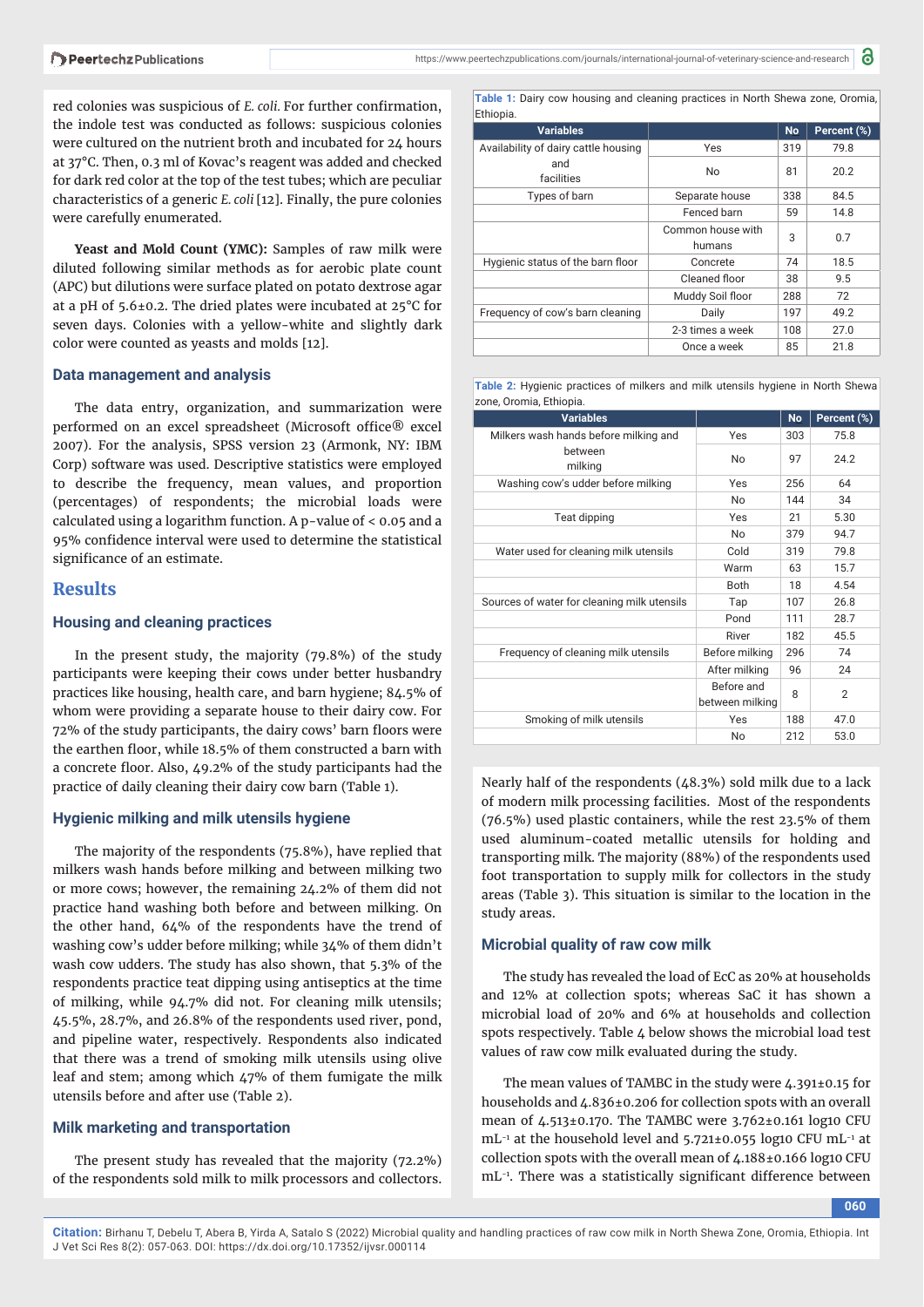TCC and the sources of milk ( $p$ <0.05). In this study, the mean values of EcC were 3.343±0.122 for households and 5.414±0.100 for collection spots with an overall mean of 3.573±0.133. The study has also shown EcC mL-1 of milk samples collected from household milk producers was lower than the raw milk samples obtained from collection spots; however, the difference in EcC between the sources of milk was not statistically significant (*p>0.05*). The mean values of SaC were 2.470±0.038 for household milk producers and 2.249±0.093 for collection spots with an overall mean of 2.396±0.059. It has been connoted that SaC per milliliter of milk samples collected from household milk producers was higher than the raw milk samples obtained from collection spots, but the difference was not statistically significant  $(p>0.05)$ . Similarly, the mean values of YC were 2.944±0.074 for household milk producers and 3.372±0.091 for collection spots with an overall mean of 3.106±0.082. The mean values of MC were also 2.479±0.039 for household milk producers and 2.670±0.037 for collection spots with an overall mean of 2.577±0.038. However, there was no statistically significant difference between MC and the sources of milk (*p>0.05*) (Table 5).

# **Discussion**

The study was the 1<sup>st</sup> of its kind to analyze the microbial quality and handling practices of raw cow milk in the milk belt areas of the north Shewa zone, Oromia, Ethiopia. Both qualitative and quantitative research methods were employed to perform the study. Poor housing conditions, the unhygienic and poor health status of the lactating cow, unhygienic milking methods, milk storage, and transportation equipment, and unclean water used for washing milk equipment were identified as the major contributing factors to the contamination of raw cow milk. This finding was in line with the finding of Gurmessa [14,15] and Amenu et al. [16]; which identified the health status of a lactating cow and, unclean water and milking utensils as the most decerning factors which deteriorate the microbial quality of raw cow milk. It was also analogous to other findings that were conducted in the central highland of Ethiopia [17,18]. However, it disagrees with the finding of Sintayehu and

| Table 3: Milk marketing and transportation in North Shewa zone, Oromia, Ethiopia. |                                     |           |             |  |
|-----------------------------------------------------------------------------------|-------------------------------------|-----------|-------------|--|
| <b>Variables</b>                                                                  |                                     | <b>No</b> | Percent (%) |  |
| Where do you sell your milk                                                       | Milk processors and<br>cooperatives | 289       | 72.2        |  |
|                                                                                   | Individual collectors               | 65        | 16.3        |  |
|                                                                                   | Cafés, restaurants, and hotels      | 46        | 11.5        |  |
| Reason for sale at these<br>places                                                | Absence of a modern processor       | 193       | 48.3        |  |
|                                                                                   | Presence of collection units        | 94        | 23.5        |  |
|                                                                                   | High demand                         | 69        | 17.2        |  |
|                                                                                   | Surplus product                     | 47        | 11.0        |  |
| Milk transporting utensils                                                        | Plastic                             | 306       | 76.5        |  |
|                                                                                   | Aluminum coated metal               | 94        | 23.5        |  |
| Means of transportation                                                           | On foot                             | 352       | 88          |  |
|                                                                                   | Horse cart                          | 36        | q           |  |
|                                                                                   | Public transport                    | 12        | 3           |  |

**Table 4:** Microbial test values of total cell counts, *E.coli* counts*, Staphylococcus aurous* counts, yeast and mould counts from raw cow milk in North Shewa zone, Oromia, Ethiopia.

| <b>Sources of Milk Samples</b> |     |                   |                         |          |
|--------------------------------|-----|-------------------|-------------------------|----------|
| <b>Isolated Microbes</b>       |     | <b>Households</b> | <b>Collection Spots</b> |          |
| <b>TAMBC</b>                   | Yes | 24 (48%)          | 7(14%)                  | 31 (62%) |
|                                | No. | 14 (28%)          | 5(10%)                  | 19 (38%) |
| <b>TCC</b>                     | Yes | 18 (36%)          | 5(10%)                  | 23 (46%) |
|                                | No. | 20 (40%)          | 7(14%)                  | 27 (54%) |
| Yes                            |     | 10 (20%)          | 6(12%)                  | 16 (32%) |
| EcC                            | No. | 23 (46%)          | 11 (22%)                | 34 (68%) |
| SaC                            | Yes | 10 (20%)          | 3(6%)                   | 13 (26%) |
|                                | No. | 27 (54%)          | 10 (20%)                | 37 (74%) |
| YC                             | Yes | 18 (36%)          | 10 (20%)                | 28 (56%) |
|                                | No. | 20 (40%)          | 2(4%)                   | 22 (44%) |
| <b>MC</b>                      | Yes | 9(18%)            | 8(16%)                  | 17 (34%) |
|                                | No. | 28 (56%)          | $5(10\%)$               | 33 (66%) |

Table 5: Mean±SD of microbial counts log10 CFU mL<sup>-1</sup> of raw cow's milk samples from milk collectors and household level in North Shewa zone, Oromia, Ethiopia

|                                                                  | <b>Souces of Milk Samples</b> |                         |                          |                 |
|------------------------------------------------------------------|-------------------------------|-------------------------|--------------------------|-----------------|
| Variables                                                        | <b>Households</b>             | <b>Collection Spots</b> | <b>Overall (Mean±SD)</b> | <b>P-values</b> |
| <b>Total Aerobic</b><br>Mesophilic<br>Bacterial<br>Count (TAMBC) | $4.391 \pm 0.158$             | $4.836\pm0.206$         | $4.513 \pm 0.170$        | 0.517           |
| <b>Total Coliform</b><br>Count<br>(TCC)                          | $3.762 \pm 0.161$             | $5.721 \pm 0.055$       | 4.188±0.166              | 0.015           |
| E.coli Count (EcC)                                               | 3.343±0.122                   | $5.414 \pm 0.100$       | $3.573 \pm 0.133$        | 0.153           |
| Staphylococcus<br>aurous (SaC)                                   | $2.470\pm0.038$               | $2.249 \pm 0.093$       | 2.396±0.059              | 0.518           |
| Yeast count (YC)                                                 | $2.944 \pm 0.074$             | 3.372±0.091             | $3.106 \pm 0.082$        | 0.175           |
| Mold count (MC)                                                  | $2.479 \pm 0.039$             | $2.670\pm0.037$         | $2.577 \pm 0.038$        | 0.238           |

Haile who reported the highest microbial load of 96.2% from traditionally fermented milk-'Irgo', collected from Hawassa town, southern Ethiopia [3].

Similarly, the result of the present study has shown that the mean values of TAMBC and Staphylococcus aureus were higher at the household level as compared to the collection spots; 6.30 and 5.30 log10 CFU mL<sup>-1</sup>, respectively. This in turn is lower than the upper acceptable limit given by the East African Community Standard [19]. However, it was lower than the findings of Amentie et al. [18] in rural areas of Babile district, eastern Ethiopia. This difference might be due to inadequate dairy infrastructure and lack of vehicles with cooling systems coupled with limited knowledge of the hygienic milk handling practices [15,20,21].

The study was also shown the higher TCC and EcC of raw cow milk obtained from collection spots than at the household level regardless of the location of the study areas. This finding also agrees with the finding of  $[20,22-25]$ which declared the higher microbial load of raw cow milk obtained from the bulk tank. It also agrees with the finding

**061**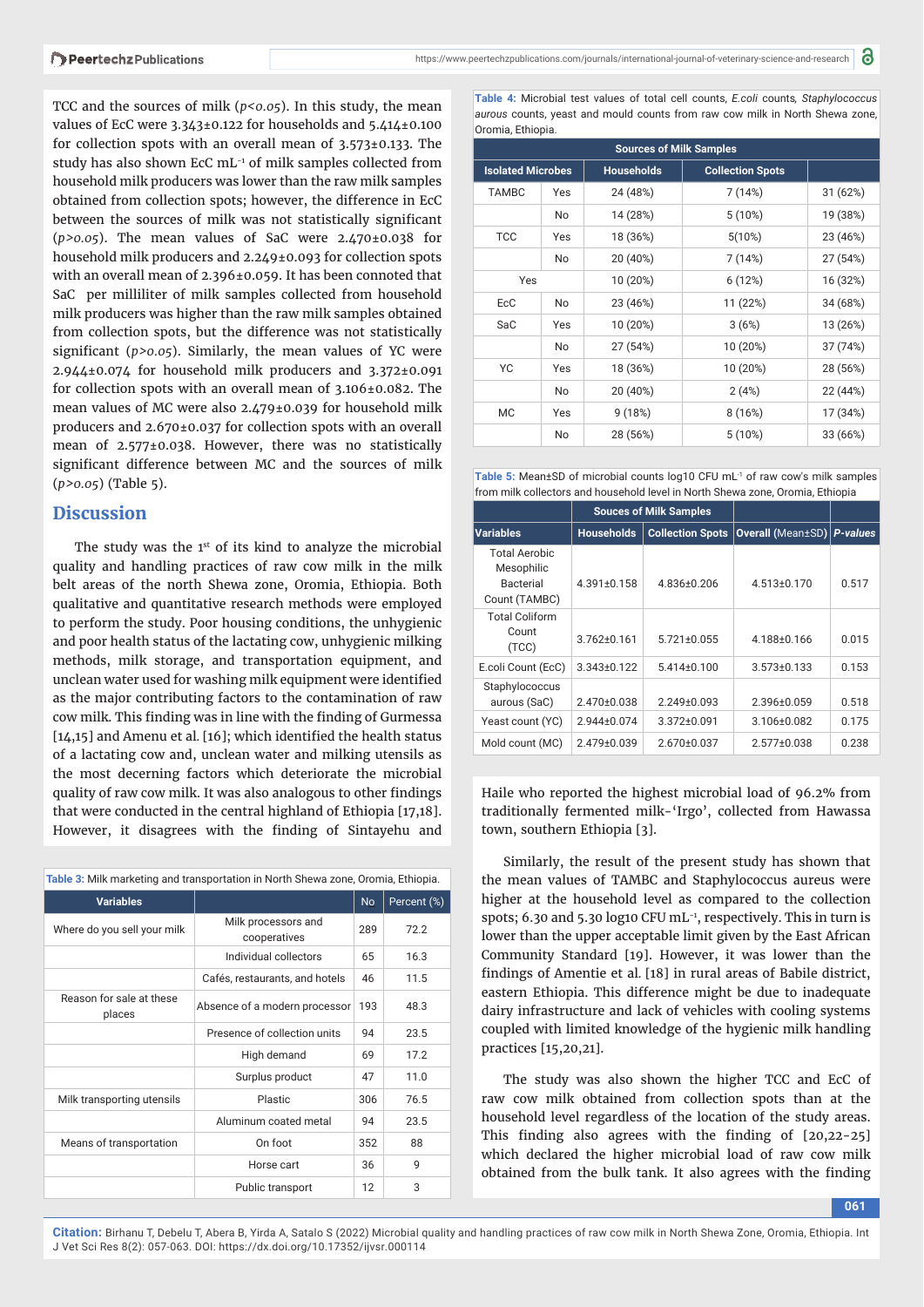of Gebretsadik et al. [26] who reported a significantly lower proportion of contamination of milk collected from dairy farms as compared to milk from vendors and cafeterias. This might be due to cross-contamination of milk during transportation, poor environmental sanitation, lack of sanitation of storage containers, and lack of temperature control throughout the value chain. In addition, since the raw milk samples obtained from collection spots were taken from the bulk tank, contaminated milk from a single household may deteriorate the microbial quality of the entire milk in the tank; and hence, increase the microbial load of the milk samples obtained from collection spots. Thus, it is logical to see increased microbial load in the milk sample obtained from collection spots. The mean values of yeast and mold counts were also higher at collection spots than at the households' level which was higher than the upper acceptable limit of 2.1 and 1.7 log10  $FUmL^{-1}$ , respectively [16]. This was also in agreement with other findings that were conducted in the eastern highland of Ethiopia [19,27-29]. The presence of high numbers of yeast and mold in milk indicates that the milk has been contaminated with soil, specks of dust, air, and other contaminants due to poor handling practices of raw milk. Moreover, milk was collected on dusty roadsides without shade and cooling systems in study areas.

The result of the key informant interview was triangulated with qualitative data on why most milk producers and collectors used equipment made up of plastic materials and poor milk handling practices in the study areas. This result was in line with the finding of Amenu et al. [16] in southern Ethiopia.

Taken all together, the study indicated a knowledge gap in hygienic handling practices of raw cow milk and a higher microbial load of milk collected from collection spots as compared to milk collected from households. However, no significant difference was observed either in the knowledge gap of dairy cow producers or microbial load over locations in the study areas.

#### **Limitation of the study**

The scope of the study was limited to the three districts so the study couldn't represent the whole North Shewa zone. A cross-sectional study design was employed in this study it is impossible to see a causal relationship by using this design [21].

# **Conclusion**

The microbial analysis indicated that the mean values of TAMBC and SaC were higher at the household level than at collection spots, and both were lower than the upper acceptable limit. However; the mean values of TCC, EcC, YC, and MC were higher at collection spots than at the household level. The study has also shown poor handling practices of raw cow milk, which was primarily due to inadequate dairy infrastructure and limited knowledge on the hygienic handling practices of raw cow milk. Therefore, awareness should be created among milk producers and collectors concerning hygienic handling practices of raw cow milk. Moreover, milk collectors should use a cooling system to maintain bulk tank temperature to limit

microbial load and subsequent milk spoilage and consumer safety.

# **Acknowledgment**

The authors would like to acknowledge Salale University for the financial and logistic support to conduct this study. The study participants and all individuals who rendered help during the study period are highly acknowledged.

# **References**

- 1. Shapiro BL, Gebru G, Desta S, Negassa A, Nigussie K, Aboset G, Mechale H. Ethiopia livestock sector analysis. ILRIProject Report. Nairobi, Kenya: International Livestock Research Institute (ILRI); 2017.
- 2. Federal Democratic Republic of Ethiopia Central Statistical Agency, Agricultural sample survey report on livestock and livestock characteristics, Volume II. Addis Ababa, Ethiopia; 2019.
- 3. Addo KK, Mensah GI, Aning KG, Nartey N, Nipah GK, Bonsu C, Akyeh ML, Smits HL. Microbiological quality and antibiotic residues in informally marketed raw cow milk within the coastal savannah zone of Ghana. Trop Med Int Health. 2011 Feb;16(2):227-32. doi: 10.1111/j.1365-3156.2010.02666.x. Epub 2010 Nov 10. PMID: 21070512.
- 4. Addo KK, Mensah GI, Aning KG, Nartey N, Nipah GK, Bonsu C, Akyeh ML, Smits HL. Microbiological quality and antibiotic residues in informally marketed raw cow milk within the coastal savannah zone of Ghana. Trop Med Int Health. 2011 Feb;16(2):227-32. doi: 10.1111/j.1365-3156.2010.02666.x. Epub 2010 Nov 10. PMID: 21070512.
- 5. D'Haene E, Desiere S, D'Haese M, Verbeke W, Schoors K. Religion, Food Choices, and Demand Seasonality: Evidence from the Ethiopian Milk Market. Foods. 2019 May 16;8(5):167. doi: 10.3390/foods8050167. PMID: 31100898; PMCID: PMC6560392.
- 6. Food and Agriculture Organization (FAO).Considerations of Food Safety and Consumer Protection. Site visited on 25/8/2013.
- 7. Felleke G. Milk and Dairy Products, Post-harvest Losses and Food Safety in Sub-Saharan Africa and the Near East. A Review of the Small Scale Dairy Sector – Ethiopia. FAO Prevention of Food Losses Program; FAO, Rome, Italy; 2003.
- 8. Zelalem Y, Bernard F. Handling and microbial load of cow's milk and irgofermented milk collected from different shops and producers in central highlands of Ethiopia. Ethiopian Journal of Animal Production. 2006; 6 (2): 67-82.
- 9. North Shewa zone Livestock and Fishery Development Agency (NSZLFDA). Daiy Production and Processing in North Shewa zone, Oromia, Fitche, Ethiopia; 2019
- 10. Ethiopia Topographic Maps East View Cartographic web site accessed on August 14, 2021.
- 11. Bartlett JE, Kotrlik JW, Higgins CC. Organizational Research: Determining Appropriate Sample Size in Survey Research. Information Technology Learn. Performance Journal. 2001; 19 (1).
- 12. BS EN ISO 6887-1. Microbiology of the food chain-preparation of test samples, initial suspension and decimal dilutions for microbiological examination. Part 1: General rules for the preparation of the initial suspension and decimal dilutions; 2017.
- 13. Hussien B, Hailu Y and Eshetu M. Physicochemical Properties and Microbiological Quality of ititu (Traditionally Fermented Cow Milk) in Selected District of Borena Zone, Oromia Regional State, Ethiopia. Open Journal of Animal Sciences. 2010; 11: 125-138.

**062**